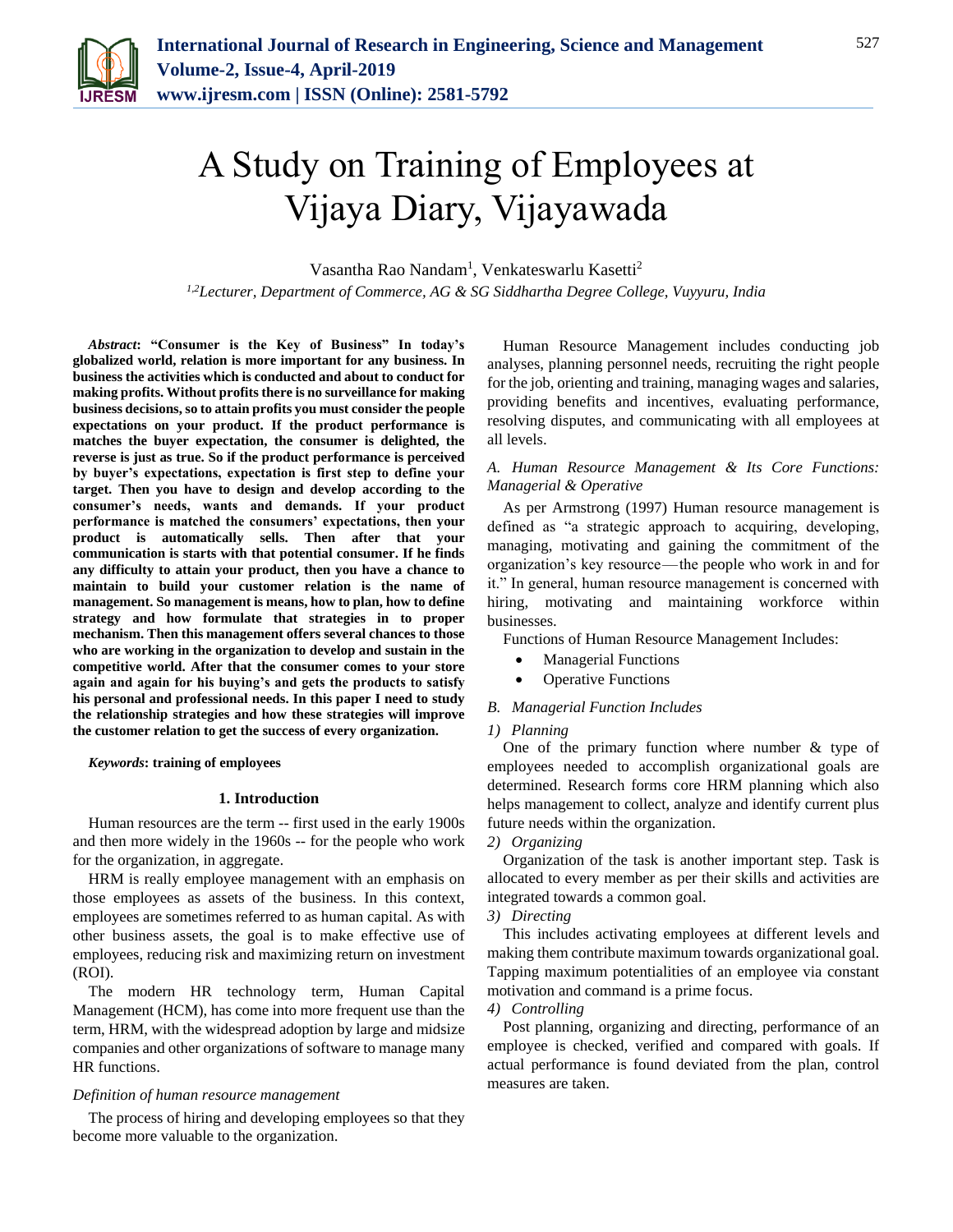

### *C. Operative Function Includes*

### *1) Recruitment/Hiring*

Hiring is a process which brings pool of prospective candidates who can help organization achieve their goals and allows managements to select right candidates from the given pool.

### *2) Job Analysis & Design*

Describing nature of the job like qualification, skill, work experience required for specific job position is another important operative task. Whereas, job design includes outlining tasks, duties and responsibilities into a single work unit to achieve certain goal.

### *3) Performance Appraisal*

Checking and analyzing employee performance is another important function that human resource management has to perform.

### *4) Training*

This function allows employees to acquire new skills and knowledge to perform their job effectively. Training also prepares employees for higher level responsibilities.

### *5) Salary Administration*

Human Resource Department also determines pays for different job types and incudes compensations, incentives, bonus, benefits etc. related with a job function.

### *6) Employee Welfare*

This function takes care of numerous services, benefits and facilities provided to an employee for their well-being.

### *7) Maintenance*

Minimizing employee turnover and sustaining best performing employees within the organization is the key. Minimizing ROI within HR department is also a key goal for Human resource management team.

### *8) Labour Relations*

Labour relation is regards to the workforce who work within a trade union. Employees in such domain form a union/group to voice their decisions affectively to the higher management.

### *9) Personal Research*

Research is a vital part of human resource management. It is performed to keep a check on employee opinion about wages, promotions, work condition, welfare activities, leadership, employee satisfaction and other key issues.

### *10) Personal Record*

This function involves recording, maintaining and retrieving employee related information including employment history, work hours, earning history etc.

### *D. Processes in Human Resource Management*

Each organization works towards the realization of one vision. The same is achieved by formulation of certain strategies and execution of the same, which is done by the HR department. At the base of this strategy formulation lie various processes and the effectiveness of the former lies in the meticulous design of these processes. But what exactly are and entails these processes? Let's read further and explore.

The following are the various HR processes:

- Human resource planning (Recruitment, Selecting, Hiring, Training, Induction, Orientation, Evaluation, Promotion and Layoff).
- Employee remuneration and Benefits Administration
- Performance Management.
- Employee Relations.

The efficient designing of these processes apart from other things depends upon the degree of correspondence of each of these. This means that each process is subservient to other. You start from Human resource Planning and there is a continual value addition at each step. To exemplify, the PMS (performance Management System) of an organization like Infosys would different from an organization like Walmart. Let's study each process separately.

- 1. Human Resource Planning: Generally, we consider Human Resource Planning as the process of people forecasting. Right but incomplete! It also involves the processes of Evaluation, Promotion and Layoff.
- 2. Recruitment: It aims at attracting applicants that match a certain Job criteria.
- 3. Selection: The next level of filtration. Aims at short listing candidates who are the nearest match in terms qualifications, expertise and potential for a certain job.
- 4. Hiring: Deciding upon the final candidate who gets the job.
- 5. Training: Those processes that work on an employee on board for his skills and abilities upgradation.
- 6. Employee Remuneration and Benefits Administration: The process involves deciding upon salaries and wages, Incentives, Fringe Benefits and Perquisites etc. Money is the prime motivator in any job and therefore the importance of this process. Performing employees seek raises, better salaries and bonuses.
- 7. Performance Management: It is meant to help the organization train, motivate and reward workers. It is also meant to ensure that the organizational goals are met with efficiency. The process not only includes the employees but can also be for a department, product, service (or) customer process; all towards enhancing or adding value to them. Nowadays there is an automated performance management system (PMS) that carries all the information to help managers evaluate the performance of the employees and assess them accordingly on their training and needs.
- 8. Employee Relations: Employee retention is a nuisance with organizations especially in industries that are hugely competitive in nature. Though there are myriad factors that motivate an individual to stick to or leave an organization, but certainly few are under our control. Employee relations include Labour Law and Relations, Working Environment, Employee health and safety, Employee- Employee conflict management, Employee- Employee Conflict Management, Quality of Work Life, Workers Compensation, Employee Wellness and assistance programs, Counseling for occupational stress. All these are critical to employee retention apart from the money which is only a hygiene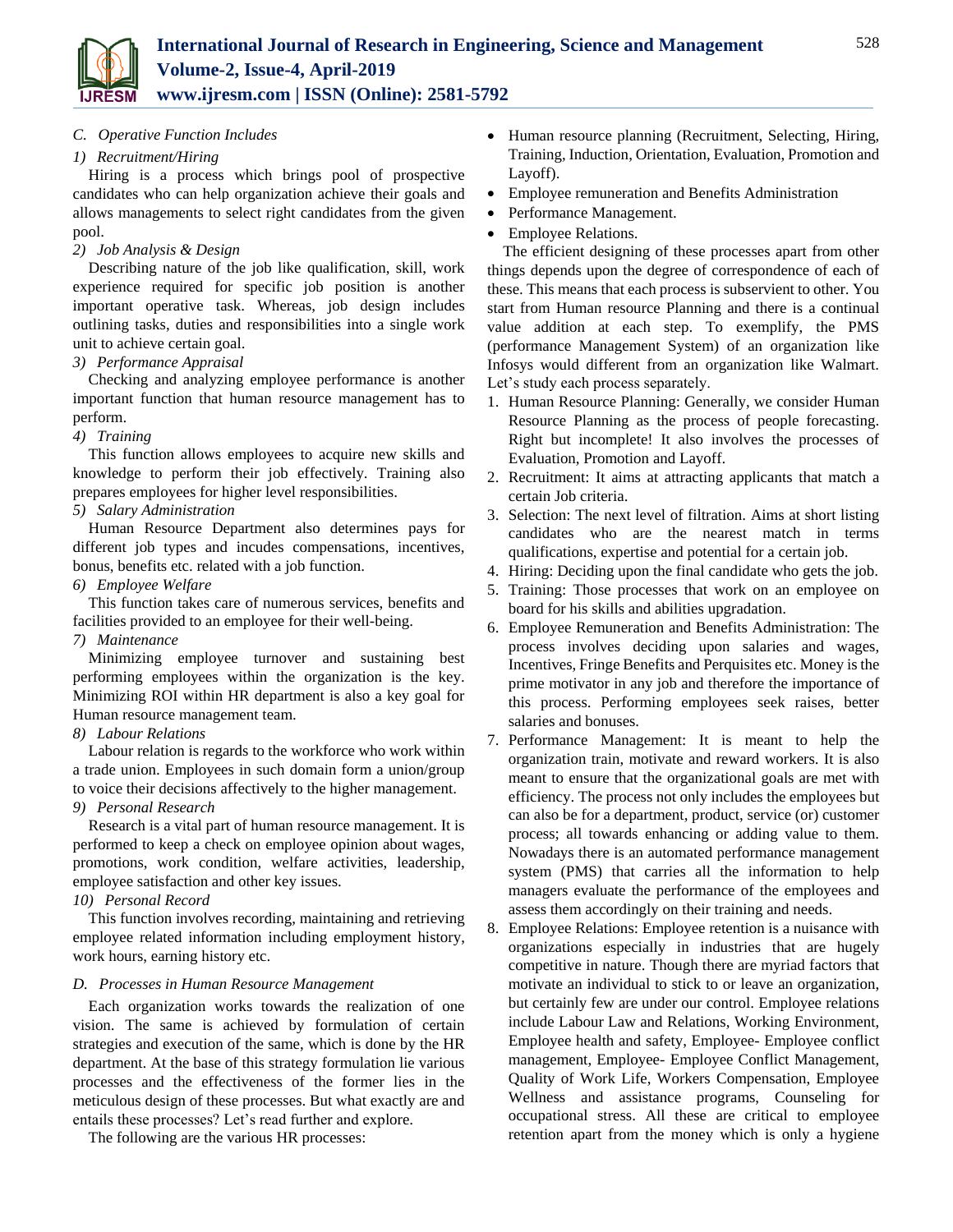

### factor.

All processes are integral to the survival and success of HR strategies and no single process can work in isolation; there has to be a high level of conformity and cohesiveness between the same.

# **2. Objectives of the study**

- To study the performance training activities in Krishna District Milk Producers Mutually Aided Cooperative Union Limited.
- To access the Degree of awareness among employees on training and in Krishna District Milk Producers Mutually Aided Cooperative Union Limited.
- To know the satisfactory level and the comfortable level between the employees and superiors.
- To offer suggestion and measures to improve training.
- To know and identify whether the training and in the organization is effective, in meeting the standards of the employees.
- To identify the merits and demerits of training in Krishna District Milk Producers Mutually Aided Cooperative Union Limited.

# **3. Need for the study**

- To effect promotion based on competence and performance.
- To assess the training needs of the employees.
- To bridge the gap between the existing performance and desired performance.
- To help each employee to understand his own strength and weaknesses.
- It provides legally defensible reason for making promotion, transfer, and reward and discharge decision.

# **4. Scope of the study**

- The study mainly highlights on the satisfactory level of the subordinates towards their jobs.
- The study is of utmost importance with regard to the knowledge of the employee towards their jobs.
- The study deals with the evaluation of the job of the employees.
- The study of training techniques like promotion, incentives and scale of pay.

# **5. Methodology of the study**

# *A. Research Design*

Research design is defined as the specification of methods of producers for acquiring the information needed. It plans of organization frame for the collection of data. In general, the research designs are of these types viz. Exploratory, descriptive and casual.

# *B. Descriptive*

Descriptive designs have that name because they described phenomena without establishment associations between factors the data may be: The behavior variables of people (or forth subjects) that are under study. The situational variable that existed is forth coming.

# *C. Collection of data*

Primary data is collected through the schedules which consist of twenty statements. The schedule is presented to the sampled employees by investigator. Here investigator explains and gives the questionnaires to the respondents. The respondents have taken one to two days time to complete and return the filled questionnaires to the investigator. The information of the schedule of the questionnaire is kept confidential and it is used for academic purpose only.

# *D. Source of Data*

The data for the study has been collected from various primary and secondary sources.

# *1) Primary Data*

Primary data is collection of facts on the subject of study by the researcher. Primary data can be collected by:

- **Ouestionnaire**
- Personal Interview
- **Observation**
- Schedule

Of these methods questionnaire and personal interview are used.

# *Questionnaire:*

It is a formalized set of question, which are logically and systematically arranged to collect the information useful for the purposed study. The questionnaire in this study is structured containing a limited number of questions which are easy and clear to understand. The layout of this questionnaire is framed in such a way that confusing and recording errors are minimized. The questionnaire is mainly designed to measure the effectiveness if performance training and for the executives of Krishna District Milk Producers Mutually Aided Cooperative Union Limited.

# *Personal Interview:*

It's the systematic and face to face conversation between the interviewer and respondent to elicit information. This method is chosen because through this more information can be gathered easily. Bias is less and there is increased accuracy and information can be gathered easily.

# *Secondary Data:*

Secondary data reface to the use of information already collected and published or unpublished. The sources are: Books, Journals, Reports

A general survey on the concept of training in Krishna District Milk Producers Mutually Aided Cooperative Union Limited. Respondents are workers, supervisors, executives and managers.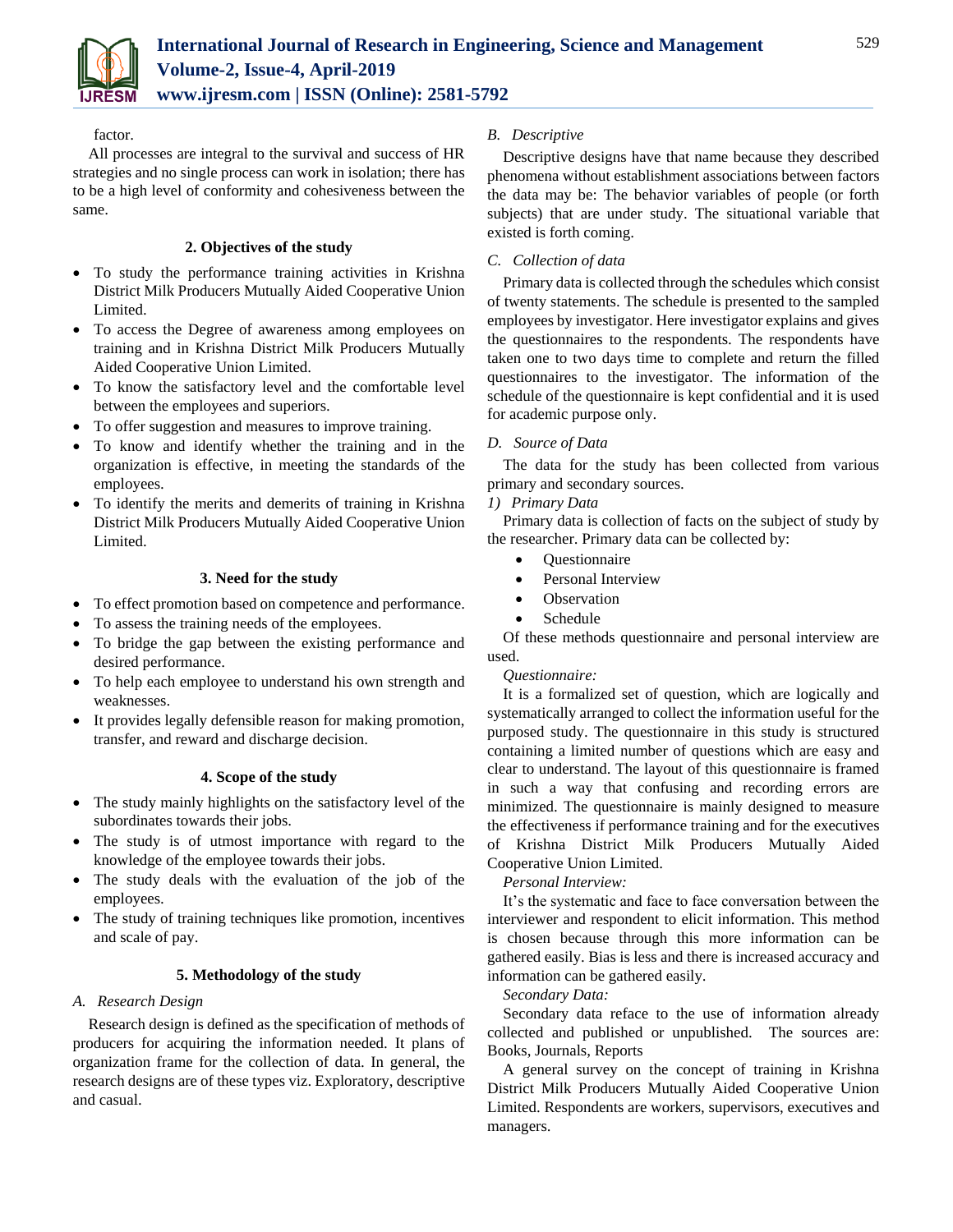

# **International Journal of Research in Engineering, Science and Management Volume-2, Issue-4, April-2019**

**www.ijresm.com | ISSN (Online): 2581-5792** 

### **6. Data analysis and interpretation**

*A. Opinion on necessity for any employee for developing skills*

| Options | No. of Respondents | Percentage |
|---------|--------------------|------------|
| Yes     | 84                 |            |
| No      | 116                | 58         |
| Total   | 200                | 100        |



# *Interpretation*

The above table and graph observations showed that around 58% respondents felt that training is necessary to develop skills. While 42% of the respondents felt that it is necessary to attend training program to develop skills.

### *B. Most suitable technique for training?*

| Options         | No. of Respondents | Percentage |
|-----------------|--------------------|------------|
| On the Job      |                    | 68         |
| Off the Job     | 60                 |            |
| Depends on Need |                    |            |
| Total           |                    | $\alpha$   |



# *Interpretation:*

The graph and table showed that 68% of the respondents found on the training method to suitable for training 30% of the respondents found off the job to be suitable and 2% found both them suitable for training.

*C. Improvement in training efficiency after being trained?*





# *Interpretation:*

From the above observation in table and graph, 82% of the employees felt that the level of improvement in working environment, 18% of the employees disagreed with the efficiency of improvement in Krishna District Mutually Aided Cooperative Union Limited.

*D. Does training improve performance?*

| Responses | No. of Respondents | Percentage |
|-----------|--------------------|------------|
| Yes       | 140                |            |
| Nο        | 60                 | 30         |
| Total     |                    | 100        |



### *Interpretation:*

This observation in the above table and graph shows that 70% agreed to have performance improvement after training whereas 30% disagreed to achieve improvement in performance after training.

*E. The training is provided for short duration or long duration?*

| Option       | No. of Respondents | Percentage |
|--------------|--------------------|------------|
| <b>Short</b> | 172                | 86         |
| Long         | 28                 | 14         |
| Total        | 200                | 100%       |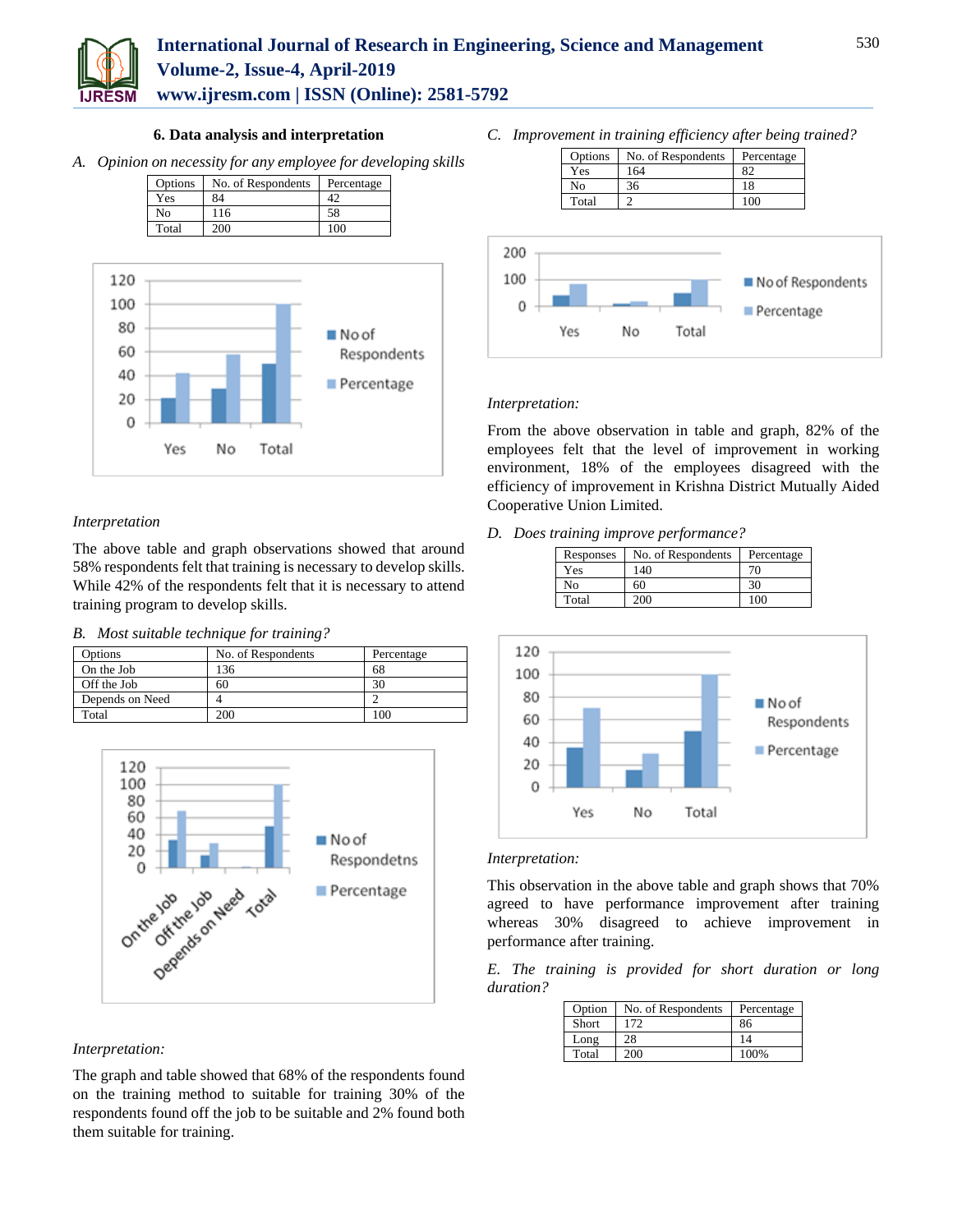

# **International Journal of Research in Engineering, Science and Management Volume-2, Issue-4, April-2019 www.ijresm.com | ISSN (Online): 2581-5792**



### *Interpretation:*

In the above graph and table, 86% of the respondents received short term training, while the remaining 14% have received long duration training.

### *F. On what level the training is provided?*





### *Interpretation:*

In Krishna District Milk Producers Mutually Aided Cooperation Union Limited 54% of the employees have received rigorous training, whereas the reaming 46% have received smooth training approach.

*G. Does the training enhance organization effectiveness?* 



### *Interpretation:*

 $\mathbf 0$ 

Yes

No

The above observations in table and graph showed that 46% of the organization members have observed enhancement in organization effectiveness. The remaining 54% still felt ineffectiveness in the organization.

Total

*H. Do you get any innovative ideas during training?*





### *Interpretation:*

The graph and table proved that 56% of the employees had innovative ideas during training whereas the reaming 44% were unable to be creative.

### *I. Does training enhance teamwork?*

| Options | No. of Respondents | Percentage |
|---------|--------------------|------------|
| Yes     | 124                | 68         |
| No      | 76                 |            |
| Total   | 200                | 100        |



### *Interpretation:*

The graph and table proved that 68% of the respondents found improvement in training, while the remaining 32% didn't find improvement in teamwork.

*J. Opinion on adoption to new working methods?*

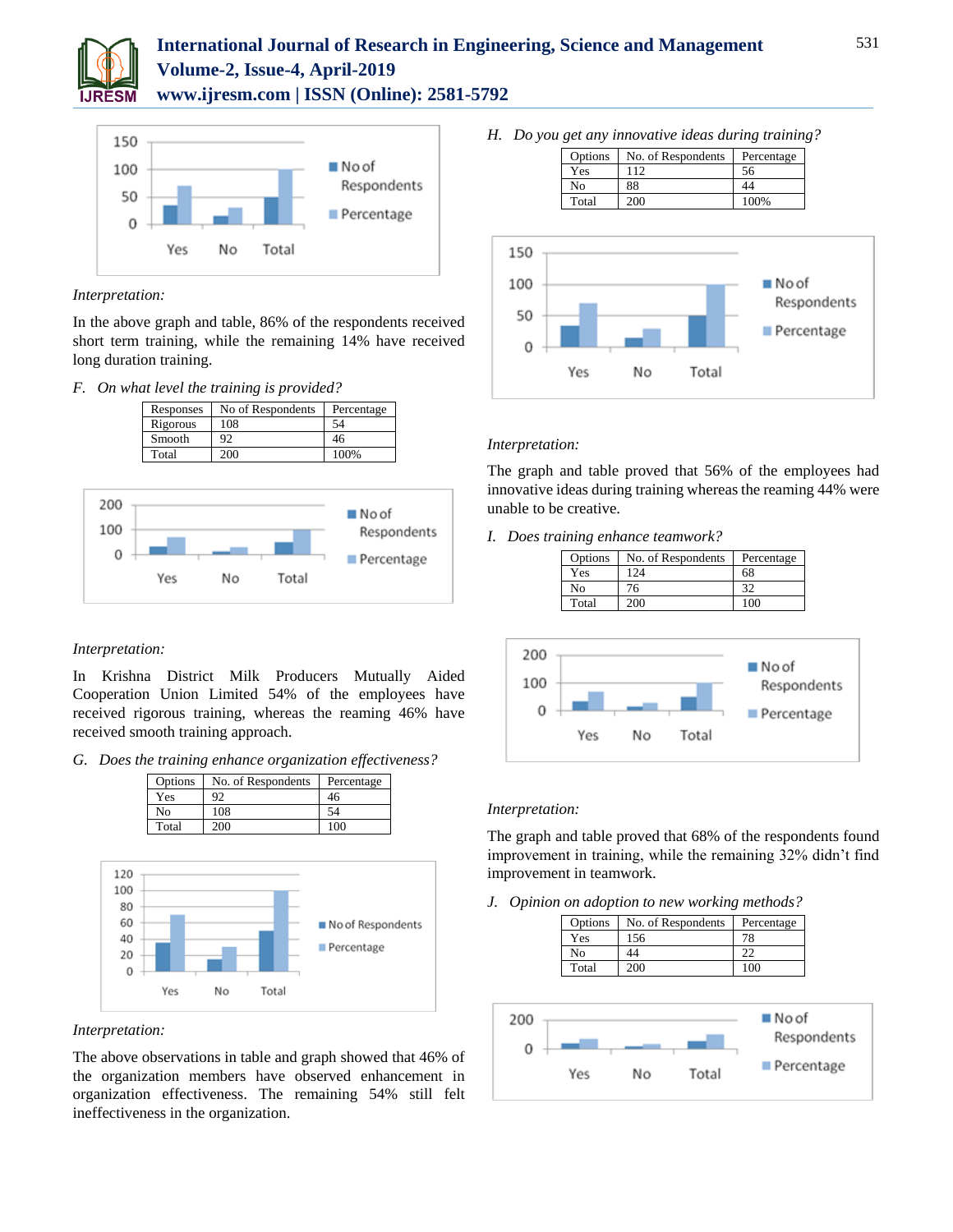

### *Interpretation:*

The above graph and table observation showed that 78% of the respondents adopted new working methods. While 22% of the respondents followed the old working method.

### *K. Satisfaction with the training procedure*





# *Interpretation:*

Table and graph proved that 74% of the employees were satisfied with the training program. 26% of the respondent showed dissatisfaction in training program.

*L. Training at whole day duration*



# *Interpretation:*

The above observations in table and graph proved that 68% of the employees attend whole day training while the remaining 32% don't attend whole day training programs.

# *M. Duration of training process*

| Scale        | No. of Respondents | Percentage |
|--------------|--------------------|------------|
| 5-10 Days    | 80                 | 40         |
| $10-15$ Days | 80                 | 40         |
| 15-20 Days   | 20                 | 10         |
| 20-25 Days   | 20                 | 10         |
| Total        | 200                | 100        |



# *Interpretation:*

The above data in table and graph showed that 40% of the respondents attended training program for a duration of 5-10 days and 10-15 days whereas 10% of the respondents went of both durations of 15-20 days and 20-25 days training program.

*N. Type of training is given in organization*

| Scale       | No. of Respondents | Percentage |
|-------------|--------------------|------------|
| On the Job  | 160                | 80         |
| Off the Job | 40                 | 20         |
| Total       | 200                | 100        |



# *Interpretation:*

The above data in table and graph shows that most of the respondents had agreed that the training is necessary for a job and a very few of them disagreed the training. And some of them i.e. 6% is not in a position to decide the training necessity.

*O. Does company provide study material before the training program?*

|     | Option         | No of Respondents | Percentage  |
|-----|----------------|-------------------|-------------|
|     | Yes            | 180               | 90          |
|     | N <sub>0</sub> | 20                | 10          |
|     | Total          | 200               | 100         |
|     |                |                   |             |
| 150 |                |                   |             |
| 100 |                |                   | $N$ o of    |
| 50  |                |                   | Respondents |
| 0   |                |                   | Percentage  |
|     | Yes            | Total<br>No       |             |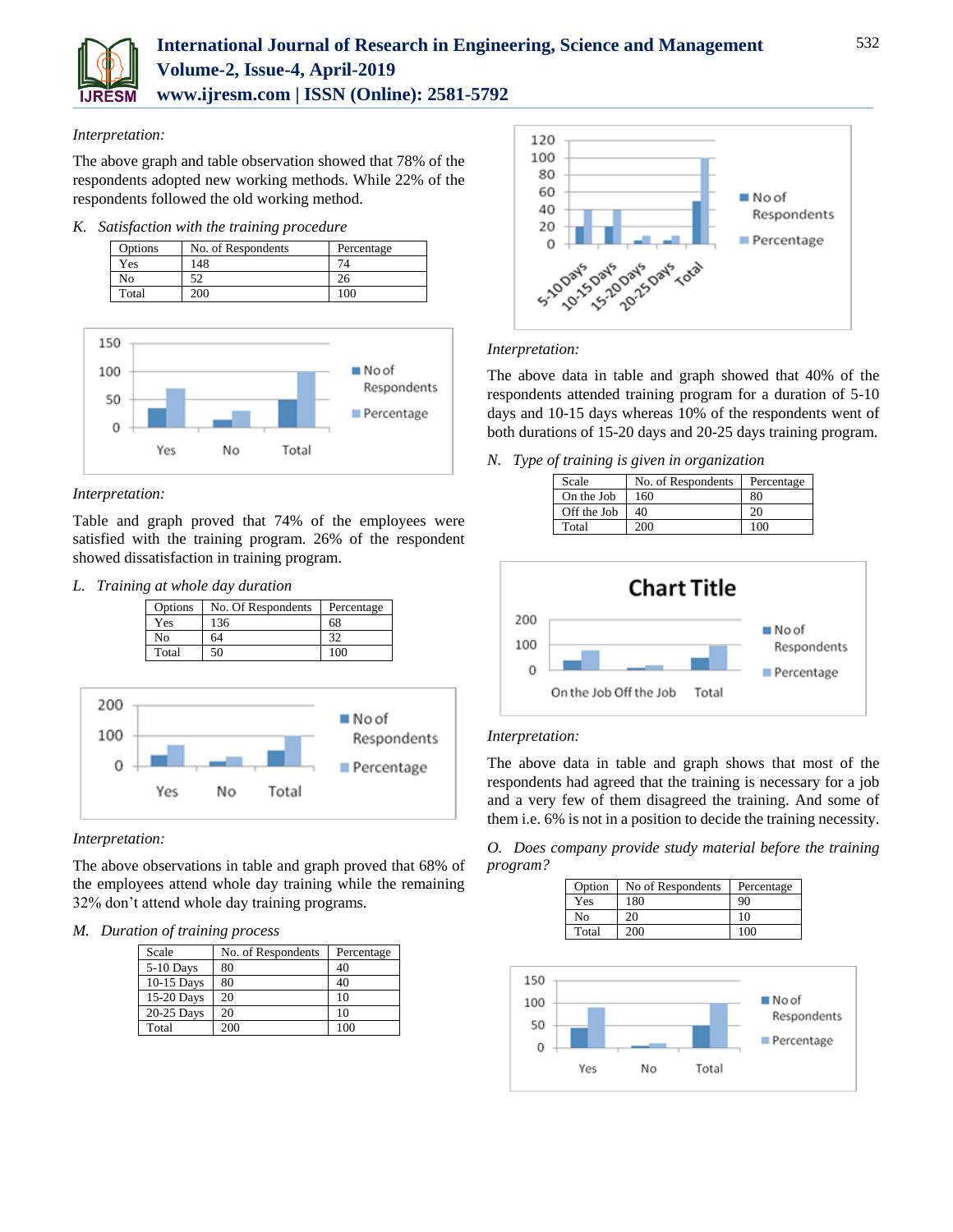

### *Interpretation:*

The above data in table and graph shows that 90% of the respondents were provided study material prior training program while the remaining 10% didn't receive study materials.

*P. Opinion on following practical training or theoretical training*

| Options                     | No. of Respondents | Percentage |
|-----------------------------|--------------------|------------|
| <b>Practical Training</b>   | 124                |            |
| <b>Theoretical Training</b> | 56                 | 28         |
| Uncertain                   |                    |            |
| Total                       |                    |            |



### *Interpretation:*

The above data in table and graph 4.19 shows that 62% of the respondents followed practical training, 28% followed theoretical training and 10% were uncertain.

*Q. Contribution towards safe work environment?*

| Scale | No. of Respondents | Percentage |
|-------|--------------------|------------|
| Yes   | 176                | 88         |
| Nο    | 24                 |            |
| Total | 200                |            |



# *Interpretation:*

The above graph and table 4.20 shows that 88% respondents followed safe work environment post training and 22% were uncertain towards safe work environment.

# **7. Findings**

- From the sample, the study reveals that training helps to improve the skills and knowledge.
- From the sample the researcher comes to know that Training

helps to perform the job effectively. Training helps to change their behavioral aspects.

- To study the employees Training and helps to improve better work.
- To study on satisfaction on the technical training program is excellent.
- To study on highly satisfied with the training programs organize by the company.
- To study safety- Training program more from the organization.
- To reveal that the Training program is provided at right time.
- To study an organization is maintaining good Employee-Employer relationship.
- To study on T&D program to improve the Employee's performance.

### **8. Suggestions and conclusion**

Consequent to the above observations and Findings through the responses of the employees.

The following suggestions could be made:

- Greater awareness about the objectives of the training and program must be created among the trainees at the time of their nomination for the training so that it helps the trainee easily understand and attain the objectives and goals of the program.
- Employees must be motivated to take up Training Programs regularly to update their skills and learn new technique to perform their work effectively and efficiently.
- Objectives of the training program must be in line with the need of the trainees and must be clearly explained to them and so that they can be easily attained.
- Training Program must be conducted at frequent intervals to help the workers update with new technologies and improve their performance.
- Superior Quality of training materials and training aids provided to the trainee will increased their involvement and participation for the training which in turn help in their performances, effective communication and to enhance good relationship among co-workers.
- Trainers must extend their personal care and concern to create a friendly atmosphere and always be ready to help the trainees in difficult situation.
- Organization must take efforts to see that trainees are provided with the best of facilities bringing in new improvement with every training program.
- More importance should be given to audio visual training program.
- Training need assessment process should be unbiased and to be made transparent, based on an actual need. There should be closed interaction of the training catalyst and the trainees in a periodical interval so as to make the training inputs more effective.